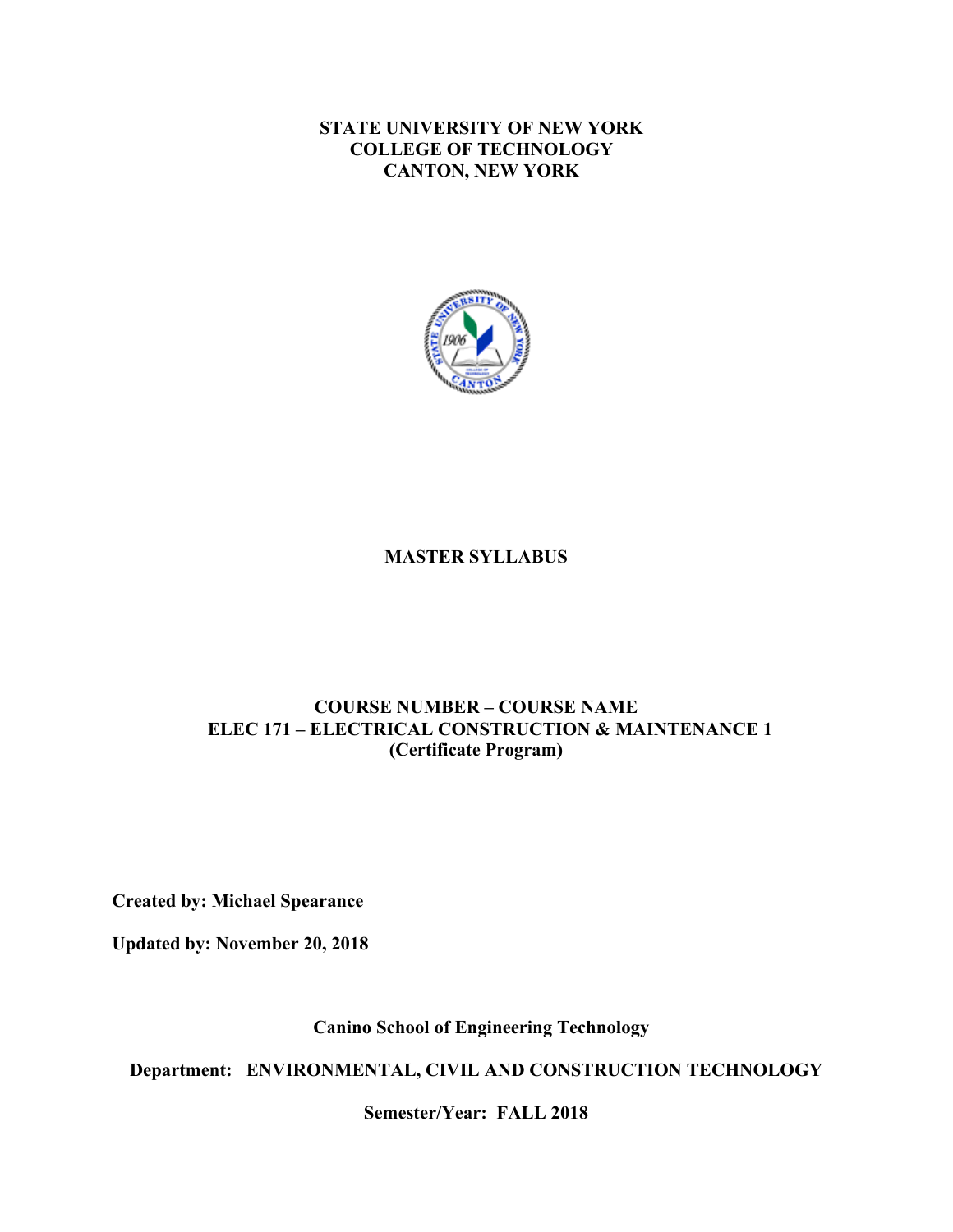**A. TITLE**: Electrical Construction and Maintenance 1

### **B. COURSE NUMBER:** ELEC171

**C. CREDIT HOURS: (Hours of Lecture, Laboratory, Recitation, Tutorial, Activity)**

 **# Lecture Hours:** 3 **per week # Lab Hours:** 8 **per week # Credit Hours:** 7 **Other: per week** 

 **Course Length:** 15 **Weeks** 

**D. WRITING INTENSIVE COURSE**: Yes No

 **E. GER CATEGORY: None: Yes:** GER *If course satisfies more than one***:** GER

# **F. SEMESTER(S) OFFERED:** Fall  $\boxtimes$  Spring **Fall & Spring**

### **G. COURSE DESCRIPTION:**

This course provides students with hands on training and practical applications of electrical codes as they pertain to maintenance, installation and design of residential electrical systems. Lab will include electrical connections, electrical service entrances, meter applications, branch circuits, lighting circuits, receptacle circuits, GFCI, AFCI, protections with National Electric Code standards. The intent of this course is to prepare students for entry level electrical jobs.

**H. PRE-REQUISITES:** None  $\boxtimes$  Yes  $\Box$  If yes, list below:

**CO-REQUISITES:** None  $\boxtimes$  Yes  $\Box$  If yes, list below: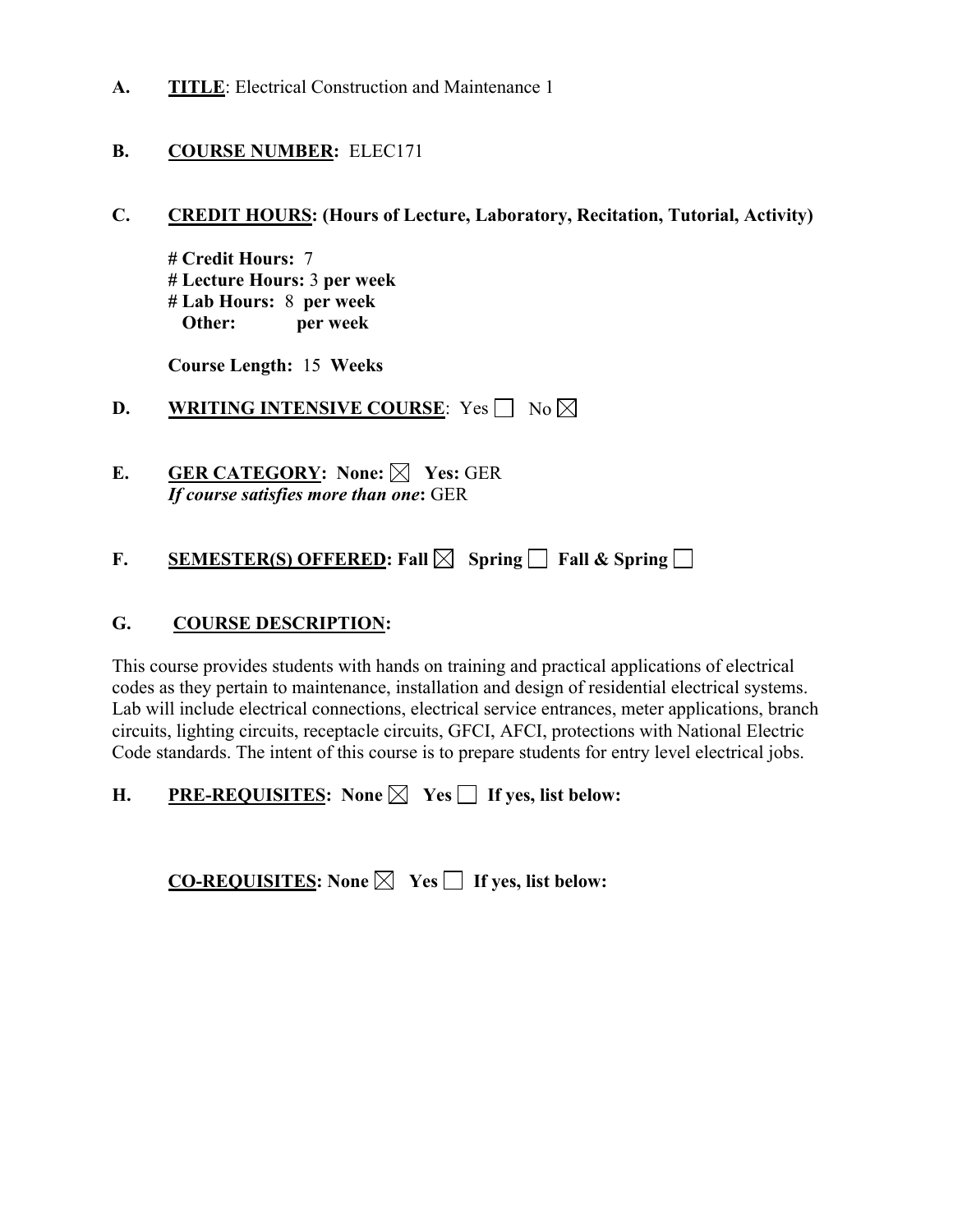# **I. STUDENT LEARNING OUTCOMES: (***see key below***)**

By the end of this course, the student will be able to:

| <b>Course Student Learning Outcome</b><br><b>SLOI</b>        | <b>Program Student Learning</b><br><b>Outcome</b><br>[PSLO] | <b>GER</b><br>[If Applicable] | <b>ISLO &amp; SUBSETS</b>                     |                                                                      |
|--------------------------------------------------------------|-------------------------------------------------------------|-------------------------------|-----------------------------------------------|----------------------------------------------------------------------|
| a. Ohms law, electrical circuit calculations                 |                                                             |                               | 3-Found Skills<br><b>ISLO</b><br><b>ISLO</b>  | <b>Subsets</b><br><b>Subsets</b><br><b>Subsets</b><br><b>Subsets</b> |
| b. Series, parallel circuits                                 |                                                             |                               | 2-Crit Think<br><b>ISLO</b><br><b>ISLO</b>    | <b>Subsets</b><br><b>Subsets</b><br><b>Subsets</b><br>Subsets        |
| c. Power calculations, cost to operate<br>electrical systems |                                                             |                               | 2-Crit Think<br>3-Found Skills<br><b>ISLO</b> | <b>Subsets</b><br><b>Subsets</b><br><b>Subsets</b><br><b>Subsets</b> |
| d. Box fill                                                  |                                                             |                               | 2-Crit Think<br><b>ISLO</b><br><b>ISLO</b>    | Subsets<br><b>Subsets</b><br><b>Subsets</b><br><b>Subsets</b>        |
| e. Combination circuits                                      |                                                             |                               | 3-Found Skills<br><b>ISLO</b><br><b>ISLO</b>  | <b>Subsets</b><br><b>Subsets</b><br><b>Subsets</b><br><b>Subsets</b> |
| f. Residential electric heat systems                         |                                                             |                               | 2-Crit Think<br>3-Found Skills<br><b>ISLO</b> | <b>Subsets</b><br><b>Subsets</b><br><b>Subsets</b><br>Subsets        |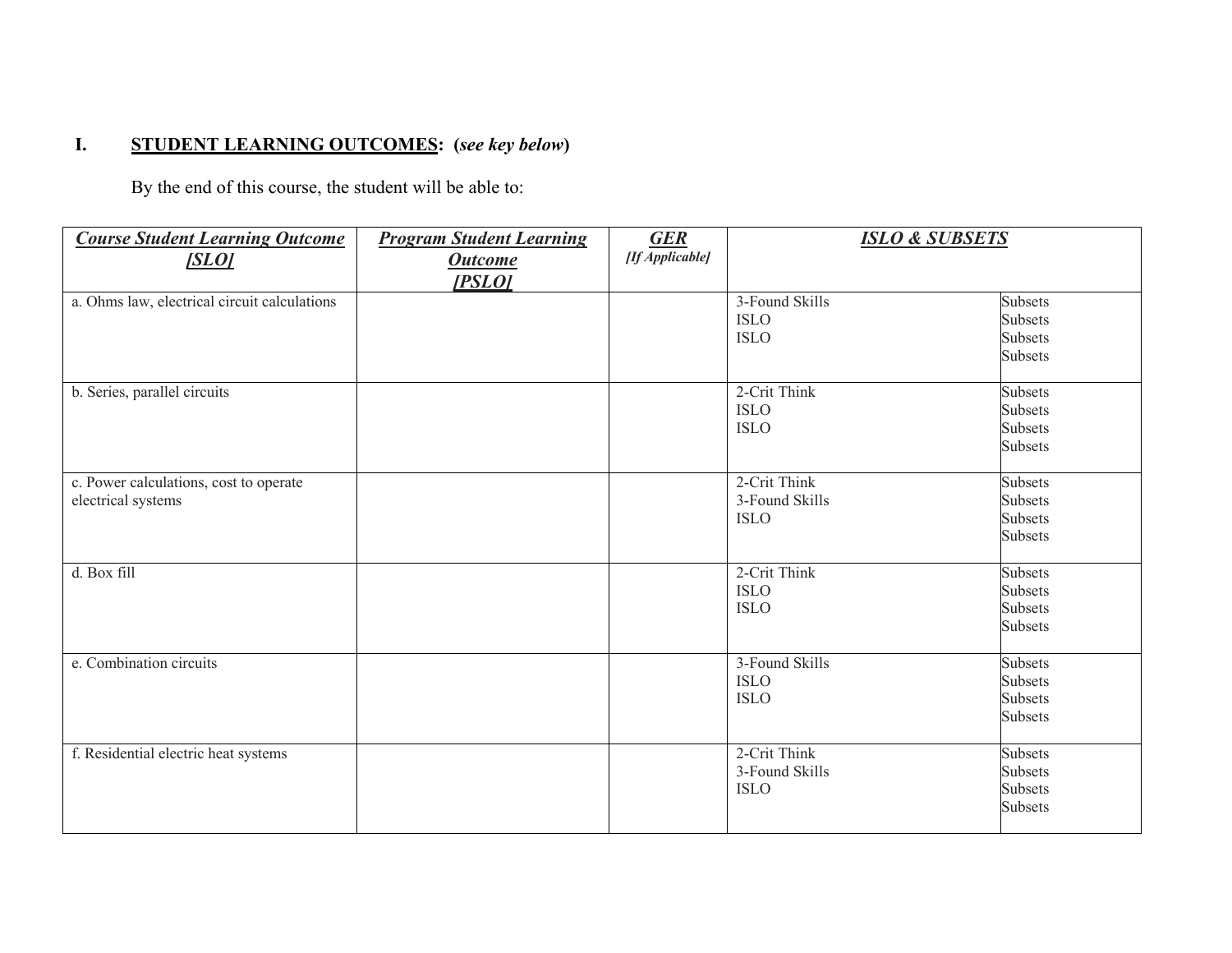| g. Residential electrical service entrances | 3-Found Skills | Subsets |
|---------------------------------------------|----------------|---------|
|                                             | <b>ISLO</b>    | Subsets |
|                                             | <b>ISLO</b>    | Subsets |
|                                             |                | Subsets |
|                                             |                |         |
|                                             | <b>ISLO</b>    | Subsets |
|                                             | <b>ISLO</b>    | Subsets |
|                                             | <b>ISLO</b>    | Subsets |
|                                             |                | Subsets |
|                                             |                |         |
|                                             | <b>ISLO</b>    | Subsets |
|                                             | <b>ISLO</b>    | Subsets |
|                                             | <b>ISLO</b>    | Subsets |
|                                             |                | Subsets |
|                                             |                |         |
|                                             | <b>ISLO</b>    | Subsets |
|                                             | <b>ISLO</b>    | Subsets |
|                                             | <b>ISLO</b>    | Subsets |
|                                             |                | Subsets |
|                                             |                |         |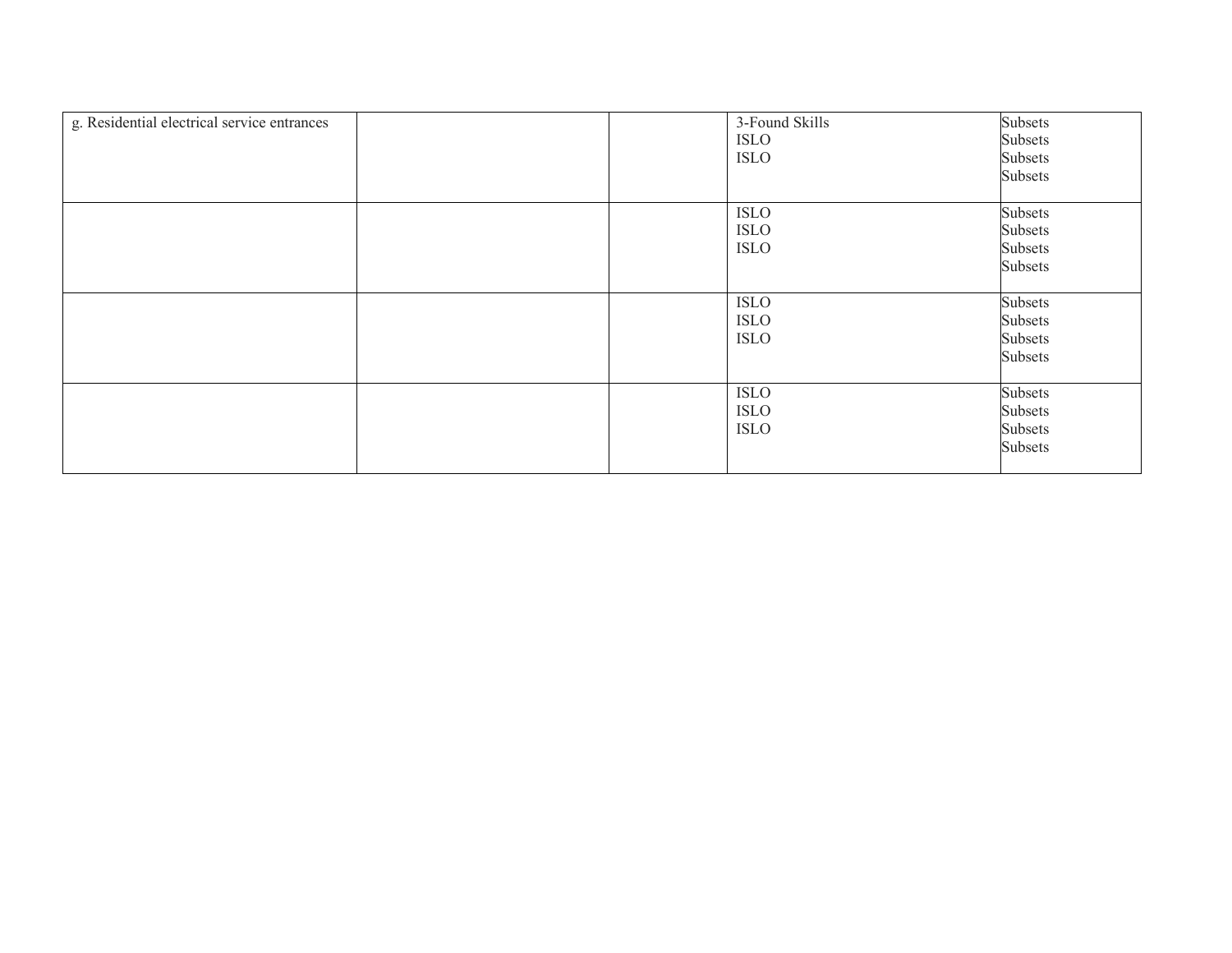| <b>KEY</b>              | <b>Institutional Student Learning Outcomes [ISLO 1-5]</b> |  |  |
|-------------------------|-----------------------------------------------------------|--|--|
| <b>ISLO</b>             | <b>ISLO &amp; Subsets</b>                                 |  |  |
| #                       |                                                           |  |  |
| 1                       | <b>Communication Skills</b>                               |  |  |
|                         | Oral [O], Written [W]                                     |  |  |
| $\overline{2}$          | <b>Critical Thinking</b>                                  |  |  |
|                         | Critical Analysis [CA], Inquiry & Analysis [IA], Problem  |  |  |
|                         | Solving [PS]                                              |  |  |
| 3                       | <b>Foundational Skills</b>                                |  |  |
|                         | Information Management [IM], Quantitative Lit,/Reasoning  |  |  |
|                         |                                                           |  |  |
| $\overline{\mathbf{4}}$ | <b>Social Responsibility</b>                              |  |  |
|                         | Ethical Reasoning [ER], Global Learning [GL],             |  |  |
|                         | Intercultural Knowledge [IK], Teamwork [T]                |  |  |
| 5                       | Industry, Professional, Discipline Specific Knowledge and |  |  |
|                         | <b>Skills</b>                                             |  |  |

\*Include program objectives if applicable. Please consult with Program Coordinator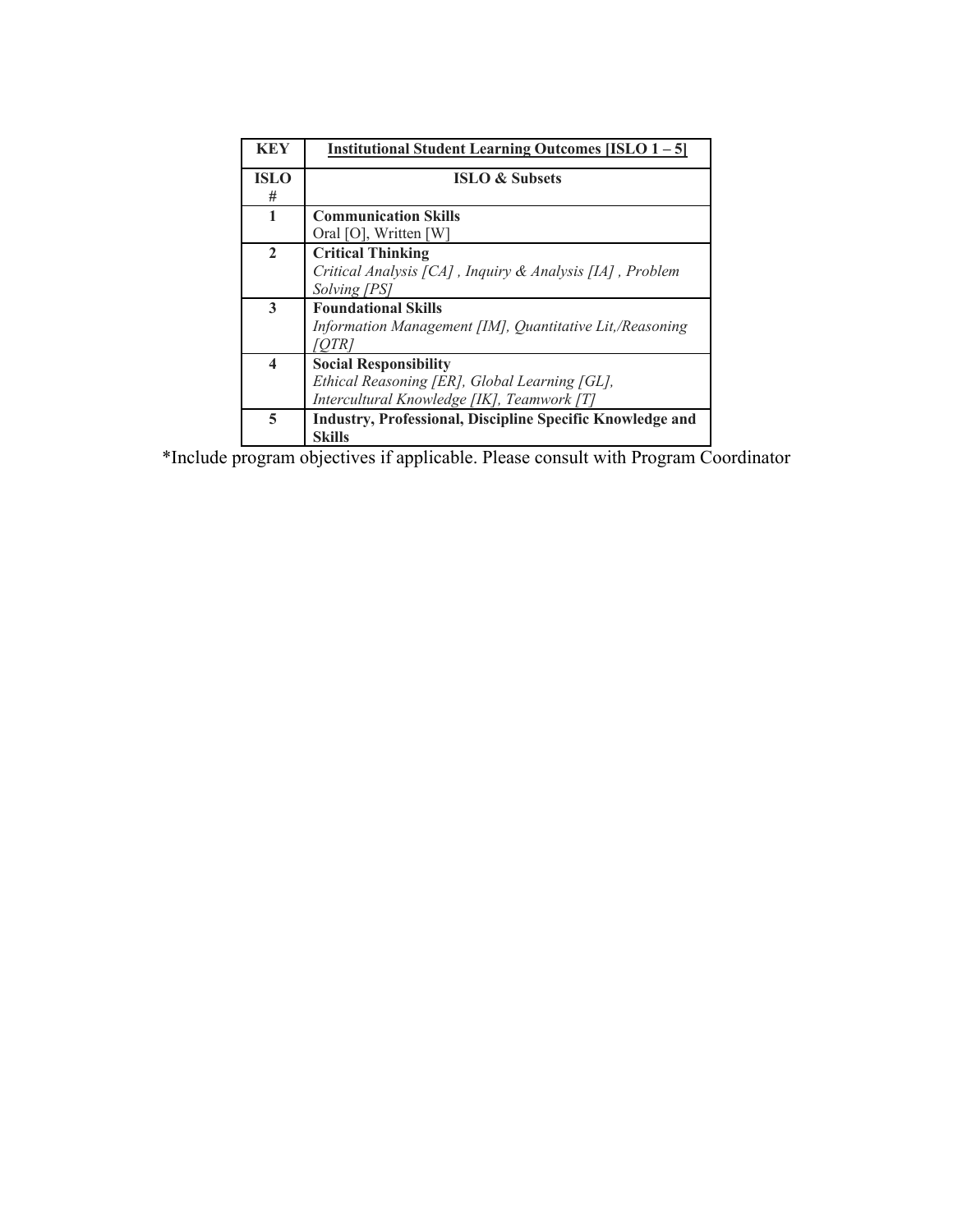### **J. APPLIED LEARNING COMPONENT:** Yes  $\boxtimes$  No

If YES, select one or more of the following categories:

- Internship Practicum Research  $\boxtimes$  Classroom/Lab Clinical Placement Service Learning
- **Community Service**

Civic Engagement Creative Works/Senior Project Entrepreneurship (program, class, project)

# **K. TEXTS:**

Fletcher, Greg. House Wiring 5th Edition. Clifton Park: Cengage Standard Text Book of Electricity 6th Edition.

# **L. REFERENCES:**

National Electric Code Book 2017

**M.** EQUIPMENT: None Seeded: Lab Computers, Benders, Meters and specialty equipment

# **N. GRADING METHOD:** A-F

# **O. SUGGESTED MEASUREMENT CRITERIA/METHODS: • Exams**

- 
- **Quizzes**
- **Papers**
- **Participation**

# **P. DETAILED COURSE OUTLINE:**

# **I. ELECTRICAL COMPONENTS & SYMBOLS**

- **A. Residential Electrical 1) switches**
- 
- **2) receptacles**
- **3) lighting**

### **II. ELECTRICAL THEORY & OHMS LAW**

- **A. Nature of Electricity**
- **1) displacement of electrons**
- **2) current: unit of measurement**
- **3) EMF: electrical pressure, voltage**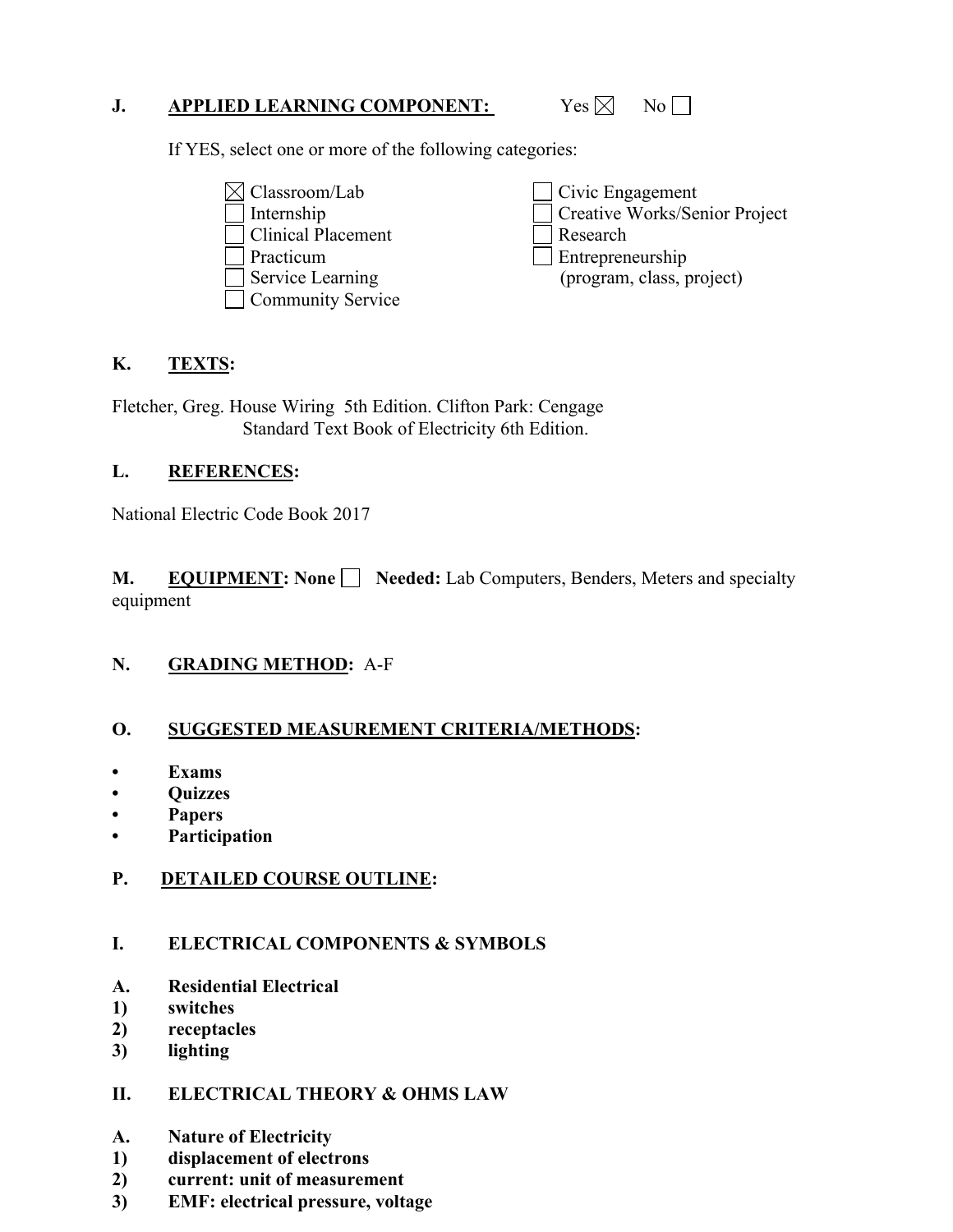- **4) resistance**
- **a) opposition to current flow**
- **b) unit of measurement**
- **c) instrument- ohmmeter**

#### **III. ELECTRICAL CIRCUITS**

- **A. Series Circuit**
- **1) definition**
- **2) voltage drop**
- **3) current flow**
- **4) total resistance**
- **B. Parallel Circuit**
- **1) definition**
- **2) electrical chrematistics**
- **a**) **a) voltage**
- **b) current**
- **3) resistance**
- **a) equal resistors**
- **b) two resistors**
- **c) unequal resistors**
- **C. Series-Parallel circuits**
- **1) equivalent circuit**
- **D. Short circuit**
- **1) accidental path of current flow to ground**
- **E. Ground fault**
- **1) a form of short circuit hot phase touching earth ground**
- **F. Open circuit**
- **1) a break in circuit no current flow**

#### **IV. ELECTRICAL ENERGY & POWER**

- A. **A. Work**
- **1) definition**
- **2) factors involved**
- **3) formula**
- **a) work = force x distance**
- **4) units of work**
- **B. B. Power**
- **1) definition**
- **a) rate of doing work**
- **b) power is work ( ft. lbs./ time )**
- **C. Units of Power**
- **1) Ft. lbs. / min.**
- **2) horsepower**
- $3)$ **3) watts**
- **D. Measurement of Electrical Power**
- **1) ammeter-voltmeter**
- a)  $P = E X I$
- **2) wattmeter**
- **E. Electrical Energy**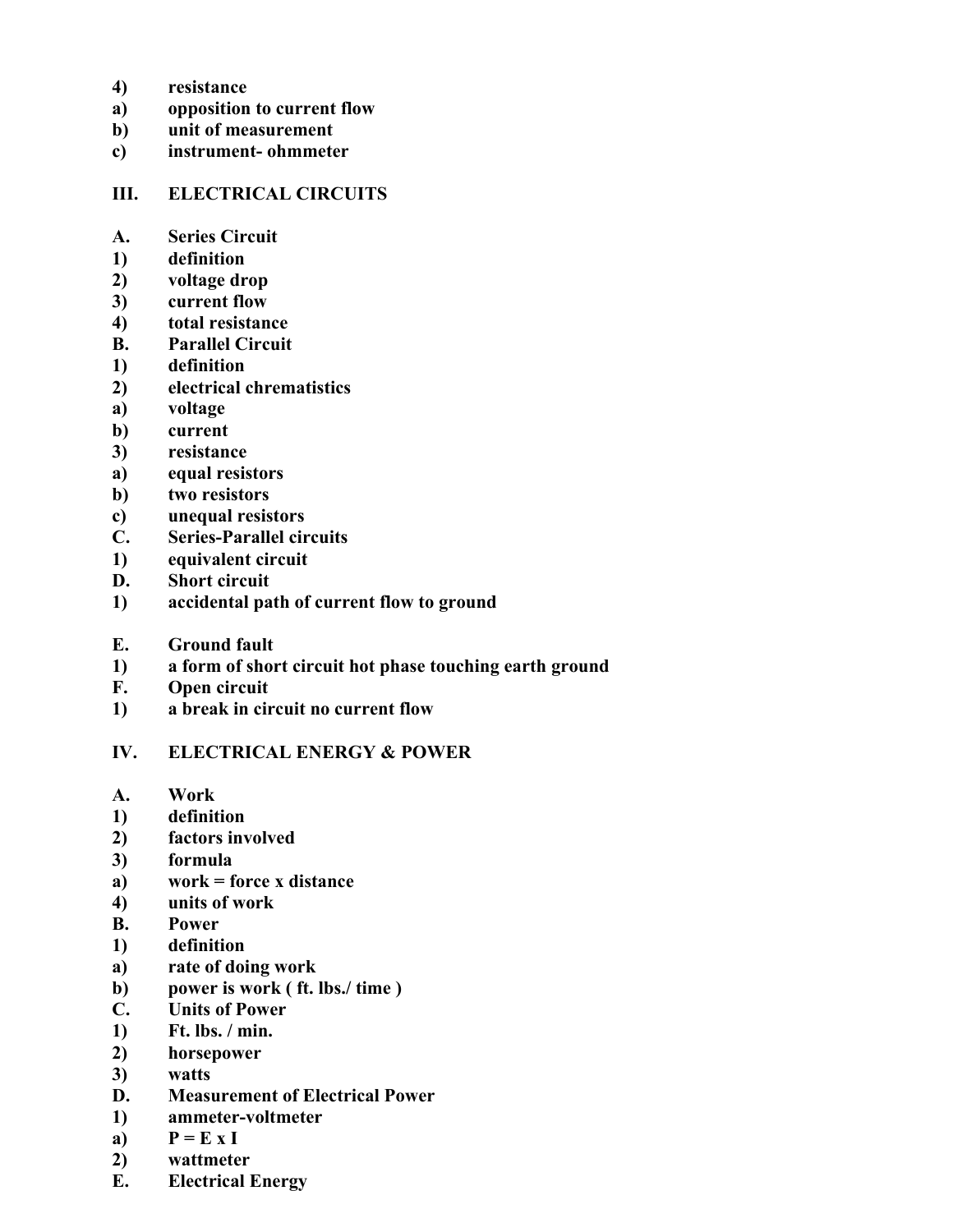- **1) power x time**
- **2) measure with watt hour meter**

#### **V. METERS**

- **A. Ammeter**
- **1) movement of indicator needle**
- **2) ammeter applications**
- **3) multi range settings**
- **B. Voltmeter**
- **1) voltage levels**
- **2) voltmeter applications**
- **3) multi range settings**
- **C. Ohmmeter**
- **1) principal of operation**
- **2) ohmmeter applications**

### **VI. ELECTRICAL CONDUCTORS**

- **A. Introduction**
- **1) types of conductors**
- **2) resistivity**
- **3) American wire gauge**
- **B. Conductor resistance**
- $\bf{1}$ **1) total circuit resistance**
- **a) voltage drop**
- **b) current totals**
- **C. Cross sectional area**
- **1) measurement**
- **2) circular mils**
- **3) numerical method for conductor sizing**
- **D. Resistance of Conductors**
- **1) resistivity for copper 10.4 ohms/ mil**
- **2) resistivity for aluminum 21 ohms/ mil**
- **E. Voltage drop single phase**
- **1) effects on electrical load**
- **2) resistance drop**
- a)  $E = I X R$
- **b)**  $DVD = 2xKxLxI/CM$
- **3) factors effecting voltage drop**
- **a**) load
- **b) inrush current**
- **c) conductor size**

# **VII. MAGNETISM & ELECTROMAGNETISM**

- **A. nature & theory**
- **B. applications**
- **C. polarity**